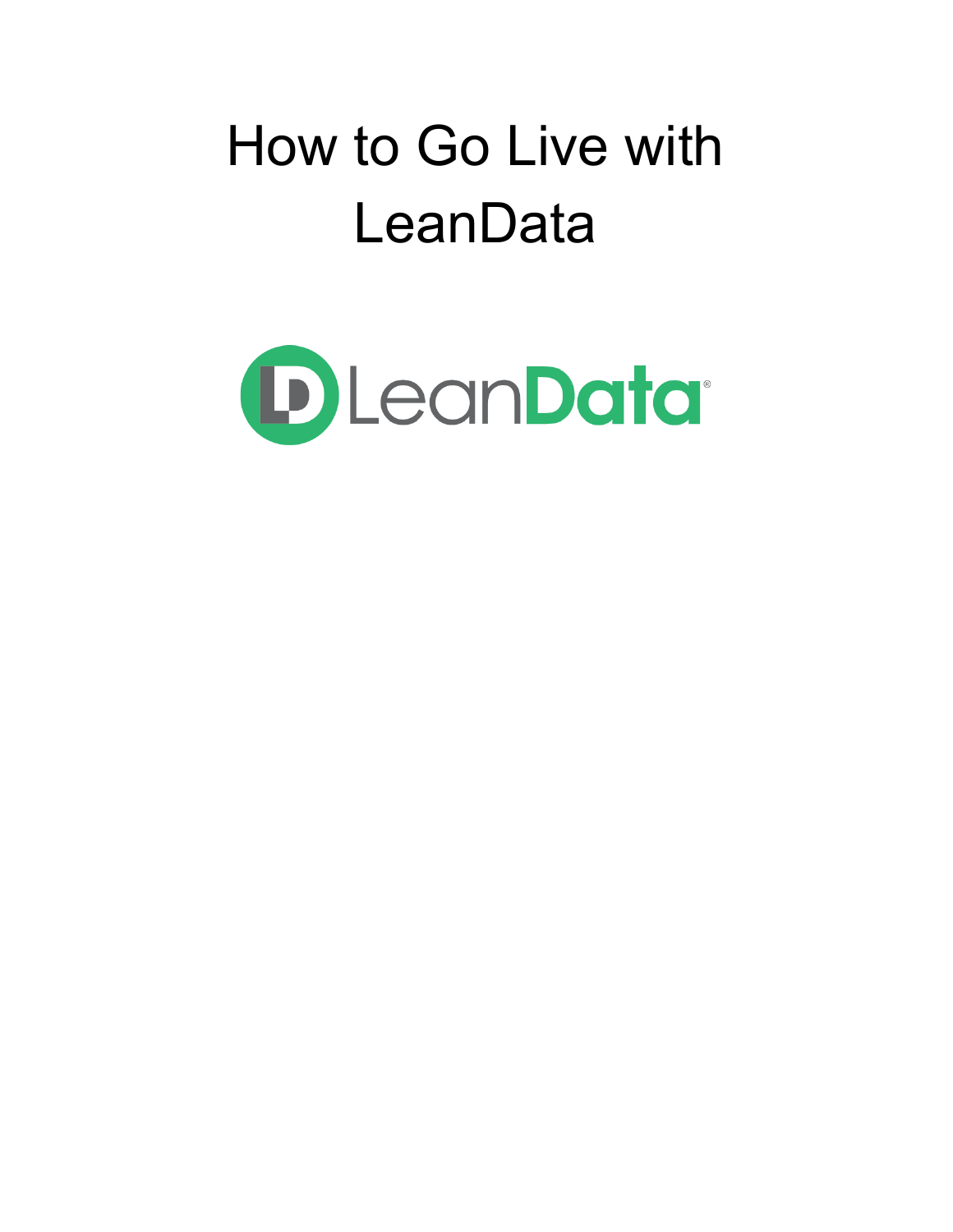

| <b>Overview</b>                          |              |
|------------------------------------------|--------------|
| <b>Definitions</b>                       | $\mathbf{2}$ |
| <b>Prerequisites to Going Live</b>       | $\mathbf{3}$ |
| Downloading the LeanData App             | 3            |
| <b>Configuring LeanData Products</b>     | 5            |
| <b>Going Live with LeanData Products</b> |              |

## <span id="page-1-0"></span>**Overview**

The below is a high-level description of how to set LeanData products Live in your Sandbox or Production environments.

# <span id="page-1-1"></span>**Definitions**

General definitions of various terms used.

- **● Product is "Enabled"**
	- Product is turned on but not currently processing anything. For example, router is ready for customization but not currently live and processing Leads.
- **● Product is "Deployed" or "Live"**
	- Product is on and processing information, for example tagging or routing Leads.
- **● Integration User**
	- **○** The Salesforce User account which LeanData will operate under. All of LeanData's actions will be logged under this User. This can be a dedicated User if you have the licenses for it. It can also be one of your existing Users, if needed.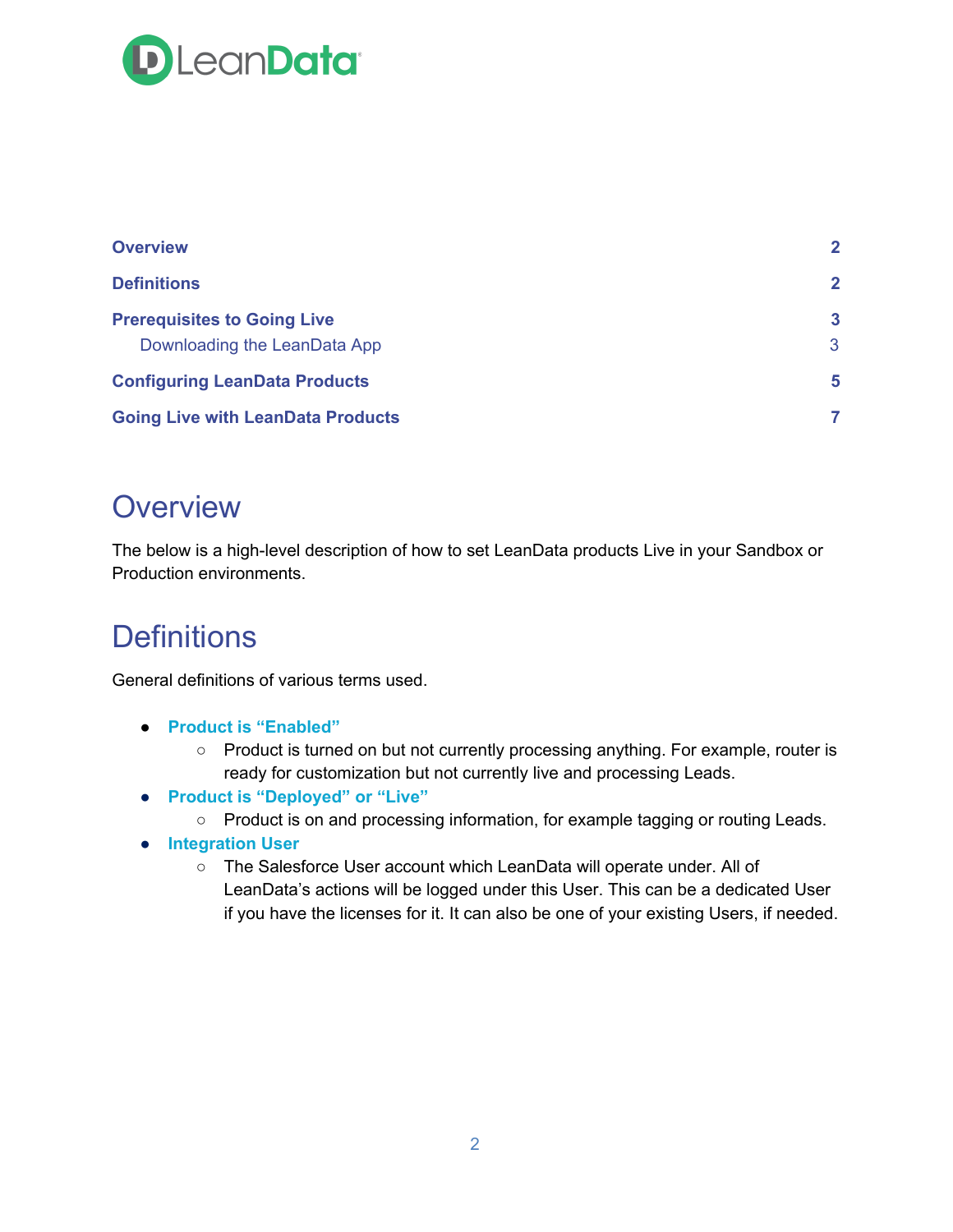

# <span id="page-2-0"></span>Prerequisites to Going Live

<span id="page-2-1"></span>There are a couple of steps that you must take prior to going live, these are described below.

## Downloading the LeanData App

As with any Salesforce app, the LeanData app must be downloaded from the Salesforce AppExchange. More detailed instructions on [downloading](https://leandatahelp.zendesk.com/hc/en-us/articles/360016337994-LeanData-Managed-App-Install-Guide) the app can be found in Zendesk as [well.](https://leandatahelp.zendesk.com/hc/en-us/articles/360016337994-LeanData-Managed-App-Install-Guide)

| appexchange<br>slesforce                                                                         | $\alpha$<br>leandata                                                                                     |                           | $\circledcirc$ | Log In        |
|--------------------------------------------------------------------------------------------------|----------------------------------------------------------------------------------------------------------|---------------------------|----------------|---------------|
| Recommended for You<br>Home                                                                      | < Ohana<br>Solutions by Type<br><b>Product Collections</b><br><b>Industry Collections</b><br>Consultants |                           |                |               |
| <b>Apply Filters</b><br>Reset                                                                    | Apps<br>6 Results                                                                                        |                           |                | View All      |
| Solution Type                                                                                    | <b>LISTING</b>                                                                                           | LATEST RELEASE            | <b>RATING</b>  | PRICE         |
| $\blacktriangleright$ Apps<br>$\overline{\smash{\checkmark}}$ Consultants                        | LeanData Revenue Ops Platform - Routing, Matching & Attribution                                          | 8/16/2019                 | ★★★★★(51)      | Paid          |
| $\backsim$ Content                                                                               | Vyakar Lead Assignment and Lead to Account Matching Free                                                 | 2/13/2019                 | *****(8)       | Free          |
| Prices                                                                                           | Account Centric Sales, Lead to Account Matching, Match Content to Sales Stage<br><b>A</b>                | 5/7/2019                  | ★★★★★ (55)     | Free          |
| $\blacktriangleright$ Free<br>$\blacktriangleright$ Paid                                         | ଛ<br>actionHub = Integration Made Easy! No code! No middleware!                                          | 11/12/2018                | *****(4)       | Paid          |
| $\overline{\phantom{a}}$ Discounted for Nonprofits                                               | 蓝<br>Hoopla Countdown Clock - Free!                                                                      | 7/23/2015                 | ***** (29)     | Free          |
| Editions<br>$\overline{\phantom{a}}$ Essentials                                                  | ConvergeOne Genesys CTI Cloud Connector<br>County .                                                      | 4/1/2011                  | *****(1)       | Paid          |
| Professional<br>$\overline{\phantom{a}}$ Enterprise<br>$\overline{\smash{\checkmark}}$ Unlimited | Consultants<br>1 Result                                                                                  |                           |                |               |
| Performance                                                                                      | <b>LISTING</b>                                                                                           | <b>COMPLETED PROJECTS</b> | RATING         |               |
| $\blacktriangleright$ Force.com<br>Developer                                                     | CloudKettle - Helping Companies Succeed with Salesforce                                                  | 13                        | *****(8)       |               |
| Ratings                                                                                          |                                                                                                          |                           |                |               |
| $V$ *****<br>* *****                                                                             | Content<br>5 Results                                                                                     |                           |                |               |
| v *****                                                                                          | LISTING                                                                                                  | ARTICLE TYPE              | <b>AUTHOR</b>  |               |
| v *****                                                                                          | AppExchange Demo Jam for Sales and Service Apps                                                          | Video                     |                | Amanda Nelson |

- Many times you will want to test LeanData products in a Sandbox prior to going Live. If this is the case, you'll want to download it both in the Sandbox and Production environments.
- Downloading the app kicks off a Search Indexing job which modifies custom LeanData Search Index fields on Leads, Accounts and Contacts. The amount of time that this job takes depends on how many records you have in your system. You can track the progress of this job by going to Apex Jobs and searching for the job called "PopulateAccountEmailDomainBatch." For best results, this job should finish before you set LeanData Tagging and Routing products live.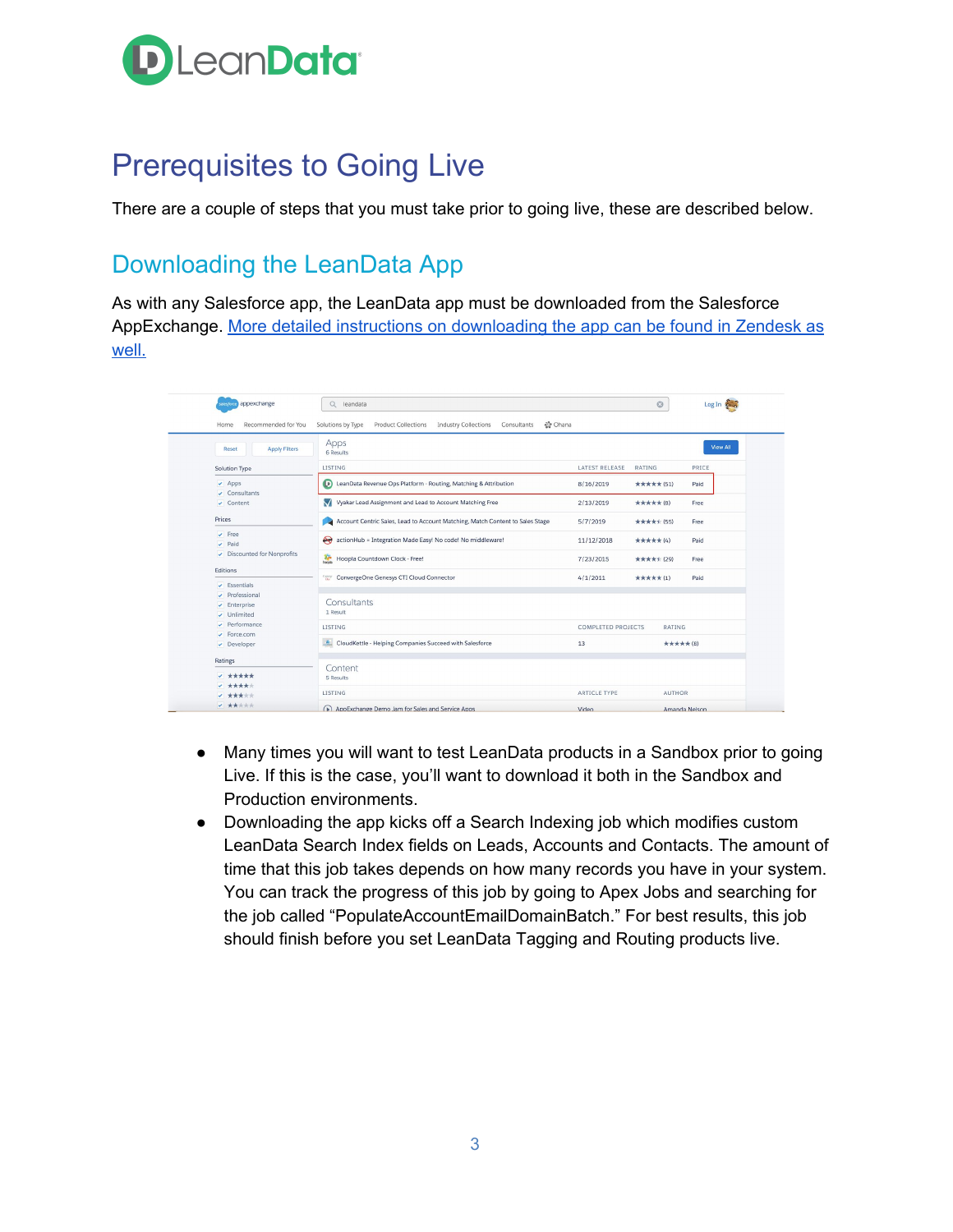

## Authorizing a Salesforce token in LeanData

If you are planning on operating with a Standard LeanData Security configuration, you must authorize a Token. Authorizing a token is quick and easy, and ensures that your LeanData team has the ability to sync LeanData-related settings to your organization and has visibility for troubleshooting. [Instructions](https://leandatahelp.zendesk.com/hc/en-us/articles/360016461333-LeanData-Admin-Guide-Standard-Configuration) on how to do so can be found here. We do not store any of your data.

| <b>D</b> LeanData                                                                |                                                                                                                                              |  |  |
|----------------------------------------------------------------------------------|----------------------------------------------------------------------------------------------------------------------------------------------|--|--|
| <b>A</b> Home<br><b>+ Matching</b><br><b>O</b> Routing<br><b>Ind</b> Attribution | & Show Authorization<br>Authorization Link   Enable LeanData product monitoring and access performance reports<br>Authorize Salesforce Token |  |  |
| View                                                                             | <b>Detailed Report</b><br>Routing Usage January 27, 2019 - February 26, 2019                                                                 |  |  |

● Once you've authorized a token, please contact your Implementation Consultant or for Self-Service Implementation customers email [implementationhelp@leandatainc.com](mailto:implementationhelp@leandatainc.com) to enable LeanData.

## LeanData Tab Visibility and Permission Sets

Configure LeanData Tab visibility and LeanData Permission Sets in order to start customizing LeanData products. Guidance on these items can be found in the [LeanData](https://leandatahelp.zendesk.com/hc/en-us/articles/360016461333-LeanData-Admin-Guide-Standard-Configuration) Admin Guide.

#### **Manage Permissions**

| <b>Assign Permission Sets</b>                                                                                                                                                                                                                                                                                                                                                                                                                                 |                                                     |  |  |  |
|---------------------------------------------------------------------------------------------------------------------------------------------------------------------------------------------------------------------------------------------------------------------------------------------------------------------------------------------------------------------------------------------------------------------------------------------------------------|-----------------------------------------------------|--|--|--|
| <b>Clear All Permission Set Assignments</b>                                                                                                                                                                                                                                                                                                                                                                                                                   | <b>Save Permission Set Assignments</b>              |  |  |  |
| Assign the Permission Set "LeanData Custom Objects Read-Write" to the Profiles associated with the page layouts where you've placed the LeanData View. Click "Save Permission Set<br>Assignments when you are done. If you prefer, assign the Permission Set to all Profiles so the LeanData View automatically becomes visible to users once it is placed on additional layouts.<br>Email customersuccess@leandatainc.com with any questions or to get help. |                                                     |  |  |  |
| <b>Profile Name</b>                                                                                                                                                                                                                                                                                                                                                                                                                                           | <b>Permission Set</b>                               |  |  |  |
| LD Customer Success                                                                                                                                                                                                                                                                                                                                                                                                                                           | LeanData Custom Objects Full Access<br>$\vee$       |  |  |  |
| LD API ONLY                                                                                                                                                                                                                                                                                                                                                                                                                                                   | $\checkmark$<br>$\overline{\phantom{a}}$            |  |  |  |
| LD Intern/TechSync                                                                                                                                                                                                                                                                                                                                                                                                                                            | $\checkmark$<br>٠                                   |  |  |  |
| LD Account Manager                                                                                                                                                                                                                                                                                                                                                                                                                                            | $\checkmark$<br>$\overline{\phantom{a}}$            |  |  |  |
| LD ENT SC                                                                                                                                                                                                                                                                                                                                                                                                                                                     | LeanData Custom Objects Full Access<br>$\checkmark$ |  |  |  |
| LD ADR Mgmt                                                                                                                                                                                                                                                                                                                                                                                                                                                   | LeanData Custom Objects Full Access<br>$\checkmark$ |  |  |  |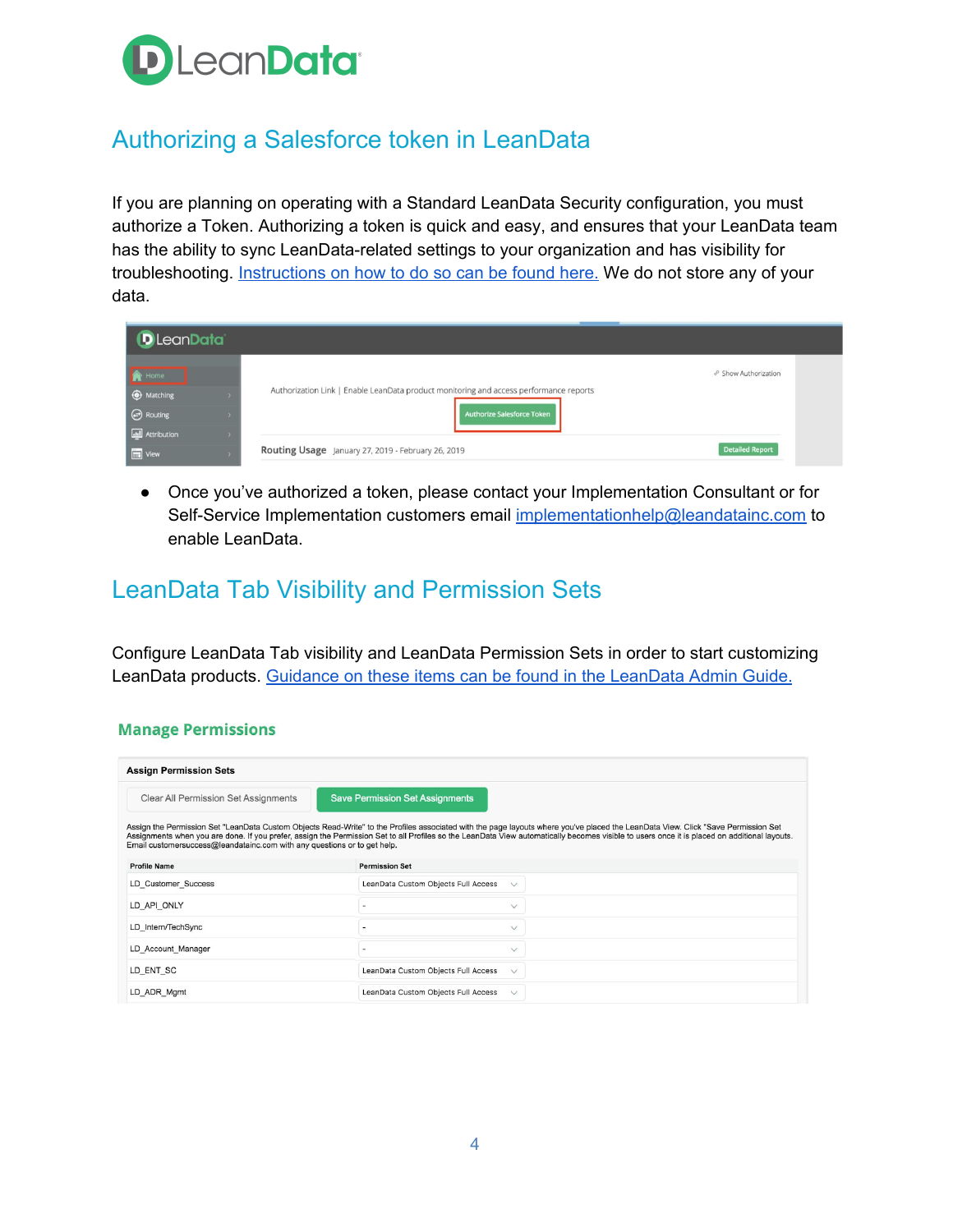

# <span id="page-4-0"></span>Configuring LeanData Products

Once products are enabled in your environment, you can now configure them to fit your organization's needs. This should be done with the help of your Implementation Consultant or by referencing resources available on Zendesk and LearnUpon. These resources have many helpful videos and documents on how you can customize LeanData's products to your specifications. We recommend configuring and testing in a Sandbox before setting anything live in Production.

#### **Resources**

- **● LeanData Help Center**
	- LeanData's knowledge base, which contains product guides and FAQ documents. The Help Center can be found at [https://leandatahelp.zendesk.com](https://leandatahelp.zendesk.com/) and a Login and Password will need to be created when accessing for the first time.
- **● LeanData University**
	- $\circ$  LeanData's video learning content which includes high level product walkthroughs as well as deep dives. LeanData University can be found at [https://leandata.learnupon.com](https://leandata.learnupon.com/) and a Login and Password will need to be created when accessing for the first time.

## Copying Settings and Flows from One Org to Another

In some instances, in order to go live, you will simply want to copy settings and flows from one Salesforce organization to another. For example, this may apply when wanting to set products live in Production which were previously built and tested in the Sandbox. There are two things you'll be able to copy through LeanData:

#### **LeanData Settings**

The Import/Export feature allows you to move certain parts of your LeanData setup from one Salesforce Organization to the new organization. A common example would be moving your Round Robin Groups from Sandbox to Production.

\*Please note that in order to move items which reference specific fields or owners, you will only be able to do so if the destination organization has the same users and fields, as identified by User ID and API name.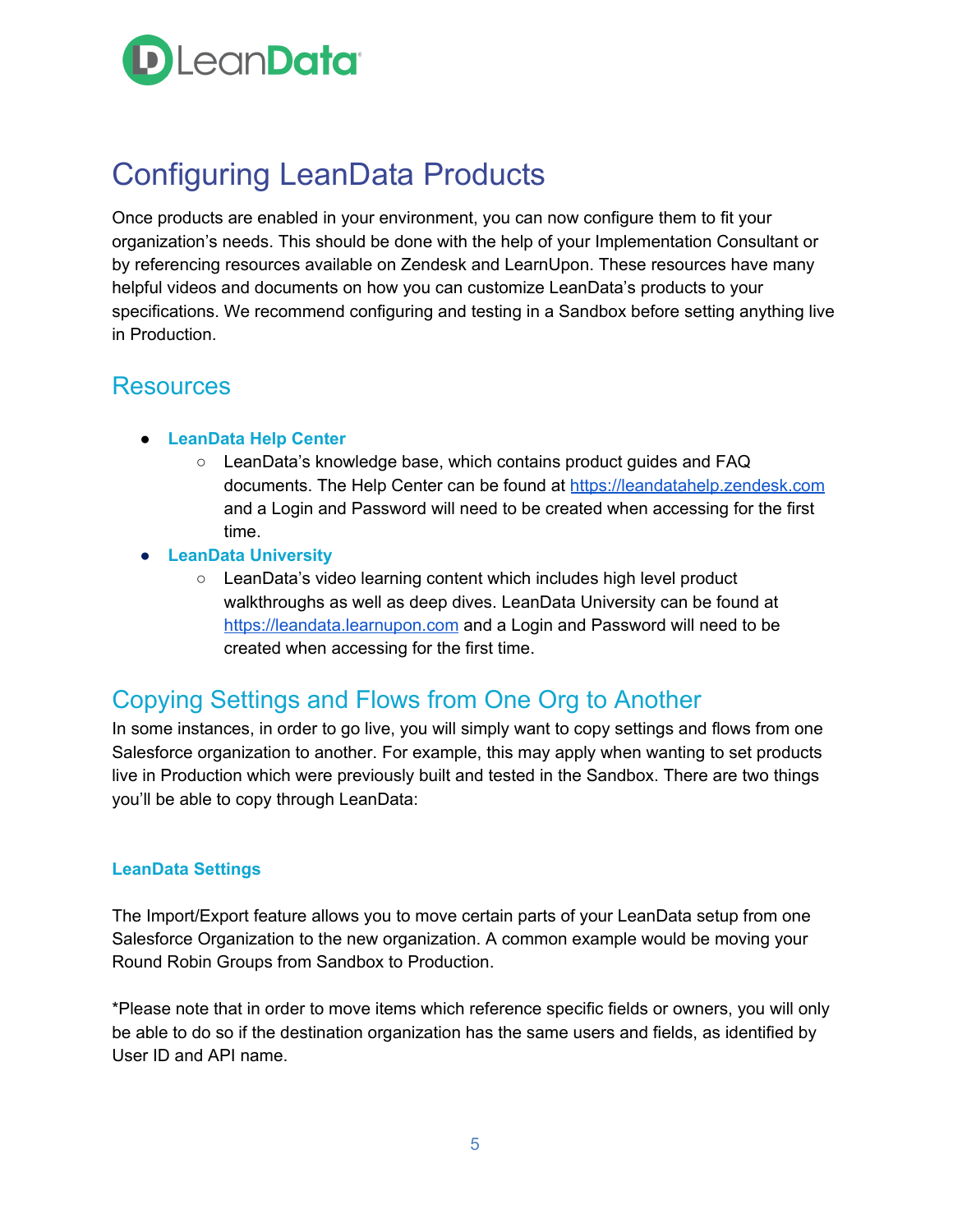

#### **To Export Settings:**

- 1. Go to The LeanData Tab in the org with your desired settings.
- 2. Click on Admin.
- 3. Click on Settings.
- 4. Under Import/Export LeanData Settings, click on Export.
- 5. On the next screen, select the items you'd like to Export and click Export.
- 6. A file will be generated, save this in a location you can later access.

| K.Y | Home                                                                                                                          |               | <b>Export LeanData Product Settings</b>                                                                                                                                                                 |                                                                                                                                  |                                                          |
|-----|-------------------------------------------------------------------------------------------------------------------------------|---------------|---------------------------------------------------------------------------------------------------------------------------------------------------------------------------------------------------------|----------------------------------------------------------------------------------------------------------------------------------|----------------------------------------------------------|
|     | <b>Watching</b>                                                                                                               | $\rightarrow$ | Select LeanData settings file and desired settings you would like to export out of this Salesforce org                                                                                                  |                                                                                                                                  |                                                          |
|     | <b>B</b> Routing                                                                                                              | $\rightarrow$ | Uncheck All                                                                                                                                                                                             |                                                                                                                                  |                                                          |
|     | <b>MI</b> Attribution                                                                                                         | $\rightarrow$ | Matching                                                                                                                                                                                                | <b>Lead Routing</b>                                                                                                              | <b>Contact Routing</b>                                   |
|     | $\boxed{\blacksquare}$ View<br>$\rightarrow$<br>Admin<br>Settings<br>Permissions<br><b>Routing Usage</b><br><sup>e</sup> Help |               | Matching Tie-Breakers<br>Mapped Account Fields<br>$\checkmark$<br>Preserve Manual Updates<br>$\overline{\mathcal{L}}$                                                                                   | Round Robin<br>Merge Duplicates<br>Owner Mappings<br>Account Team Management<br>New Account Creation<br>$\overline{\phantom{a}}$ | Round Robin<br>Owner Mappings<br>Account Team Management |
|     |                                                                                                                               |               | View<br>$\checkmark$<br>General<br>Lead Layout<br>✓<br>Contact Layout<br>Account Layout<br>◡<br>Related Leads Settings<br>$\overline{\mathcal{L}}$<br>Mass Convert Settings<br>$\overline{\phantom{0}}$ | Cancel<br>Export                                                                                                                 |                                                          |

#### **To Import Settings:**

- 1. Go to The LeanData Tab in the destination org.
- 2. Click on Admin.
- 3. Click on Settings.
- 4. Under Import/Export LeanData Settings, click on Import.
- 5. Select the previously saved file.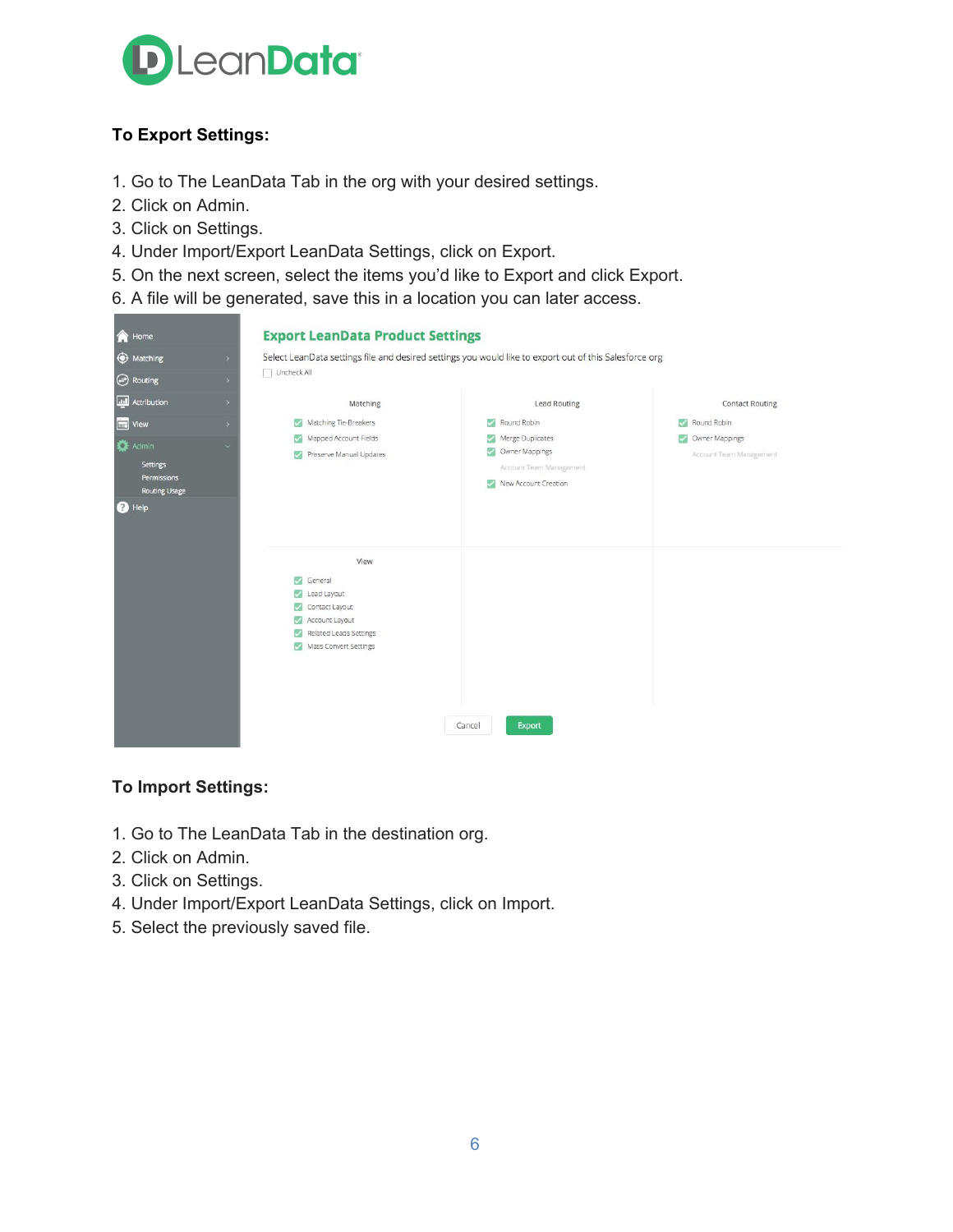

#### **LeanData Flow**

In order to deploy in a new org, you will also need to move over your Routing flows. To do so:

1. Go to The LeanData Tab in the destination org.

2. Click on Routing, then select the object for the router you'd like to move (Leads, Accounts, etc).

- 3. Click on FlowBuilder.
- 4. Single-click on the flow you'd like to export and hit the Export icon to download the flow.

5. In the destination org, go to the desired FlowBuilder section and click on "Import Flow" in the top right of the screen. Upload the saved file to import your flow.



# <span id="page-6-0"></span>Going Live with LeanData Products

Once you have configured products to your liking, you will want to turn them on to start processing records. This includes several steps.

## Deploying Tagging

Tagging defaults to "On" in LeanData, so as soon as you start the LeanData Scheduler in the next step, LeanData will start processing Leads for Tagging. To toggle this to "Off" you can go to the Matching section, then to Tagging Tie-Breakers and toggle the Lead to Account Matching to Off. If you are OK with tagging being enabled, there is nothing to change in this step and you simply need to turn on the LeanData Scheduler, per the next step. To tag all of the historic leads in your database, run a **One Time [Tagging](https://leandatahelp.zendesk.com/hc/en-us/articles/360018808274-Matching-One-Time-Tagging-Guide) job when you first deploy**.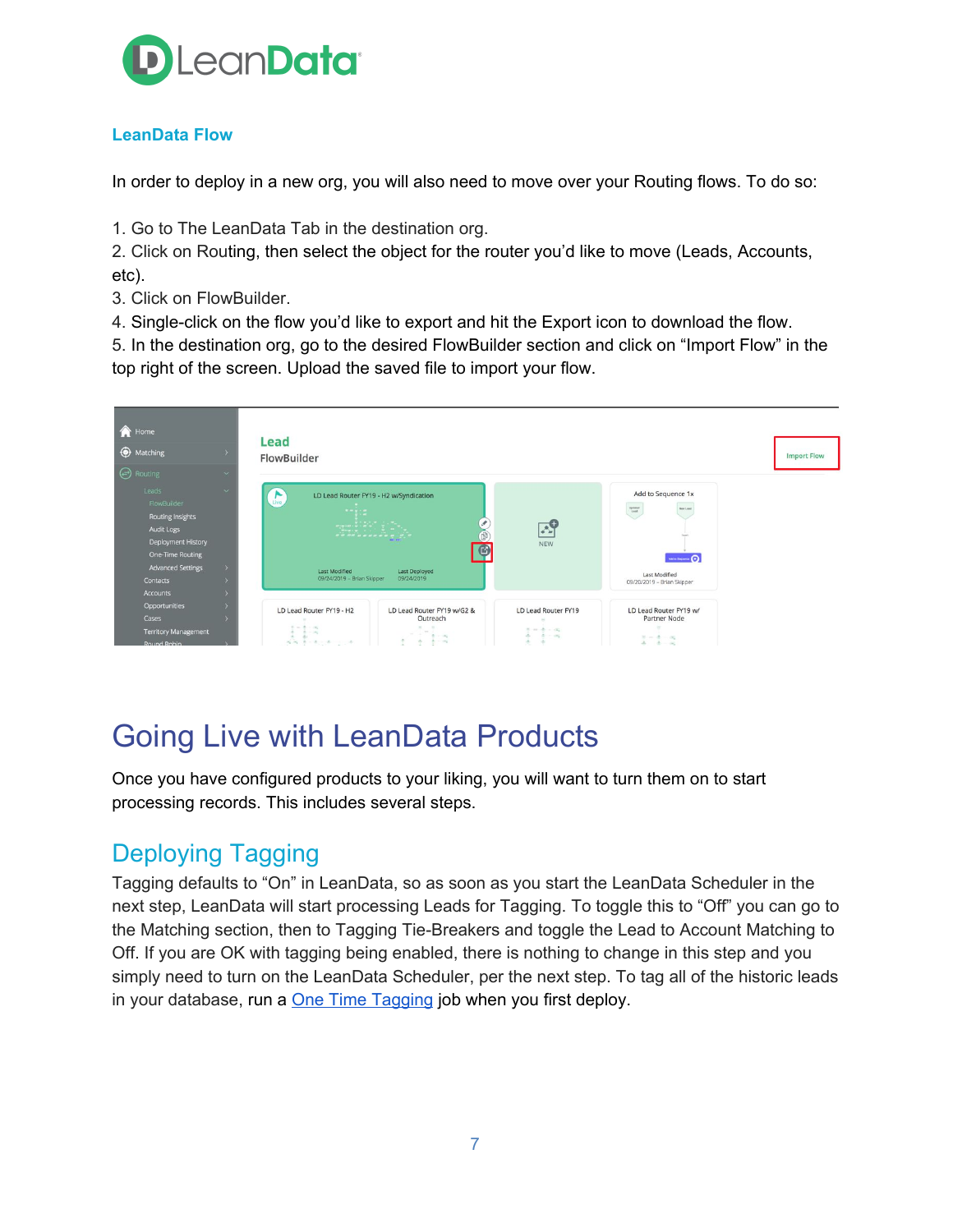

|                     | Home                                                    | <b>Tagging Tie Breakers</b>                                                                                                                                                                                                                                                                                                                    |
|---------------------|---------------------------------------------------------|------------------------------------------------------------------------------------------------------------------------------------------------------------------------------------------------------------------------------------------------------------------------------------------------------------------------------------------------|
| <b>O</b> Matching   |                                                         |                                                                                                                                                                                                                                                                                                                                                |
|                     | <b>Tagging Finder</b>                                   | Lead-to-Account Tagging Settings                                                                                                                                                                                                                                                                                                               |
|                     | <b>Tagging Tie-Breakers</b><br><b>Account Scoring</b>   | These settings control your continuous, on-going lead-account matches within your Salesforce system. Once enabled, LeanData Matching automatically finds and updates the best lead-account<br>matches. Matching also copies matched account fields to leads as specified in Mapped Account Fields.                                             |
|                     | List Analyzer<br><b>Buyer Persona</b><br>Match Settings | Lead-to-Account Matching<br>OFF                                                                                                                                                                                                                                                                                                                |
|                     | <b>Advanced Settings</b>                                | Enable / disable lead-to-account matching within you Salesforce system. Matching occurs when match relevant changes occur. If Matching is turned off, no match updates will be detected or<br>made within your system. Existing records will need to be markhed via a one time run (Settings --> Matching --> One-Time Lead2Account Matching). |
| $\bigoplus$ Routing |                                                         | LeanData's tagging product                                                                                                                                                                                                                                                                                                                     |
| People              |                                                         | can be turned off by using the<br>highlighted button.<br><b>Multiple Tie-Breakers</b><br>ON<br>OFF                                                                                                                                                                                                                                             |

## LeanData Scheduler

Turning on the LeanData Scheduler ensures that LeanData Matching and routing is "On" continuously. This starts the LeanData Scheduler job, which is responsible for firing off the ContinuousCleanBatch, an Apex Batch job that queries to find the inserts and updates waiting to be processed for Routing and Matching. Turning on the LeanData Scheduler ensures that LeanData Matching and Routing are "On" continuously and processing records.

The Scheduler should be kicked off when you are ready to deploy LeanData in a new Salesforce instance. Prior to deploying the Scheduler, it's important to ensure that your LeanData settings and flows are all finalized and in place. The Scheduler should be deployed by the Integration User to ensure that all LeanData activity gets logged under that user.

#### **To Start the LeanData Scheduler:**

- 1. Go to The LeanData Tab in the destination org.
- 2. Click on Admin.
- 3. Click on Settings.
- 4. Under Restart LeanData Scheduler Job click on "Restart Scheduler."

5. Once the Scheduler is kicked off, the LeanData Job Status should change to "Running" (sometimes the Status will start as "Running - Delayed" due to other processing happening in your system, then change to "Running" once that backlog is cleared).

#### Deploying Router

Setting a Routing flow Live is the final step in getting records routed through LeanData. To turn a flow live, click the flag button on the routing graph(s) that you would like to deploy. This can be found in the Flowbuilder section under Routing. After your graph is deployed successfully, you will receive a notification.